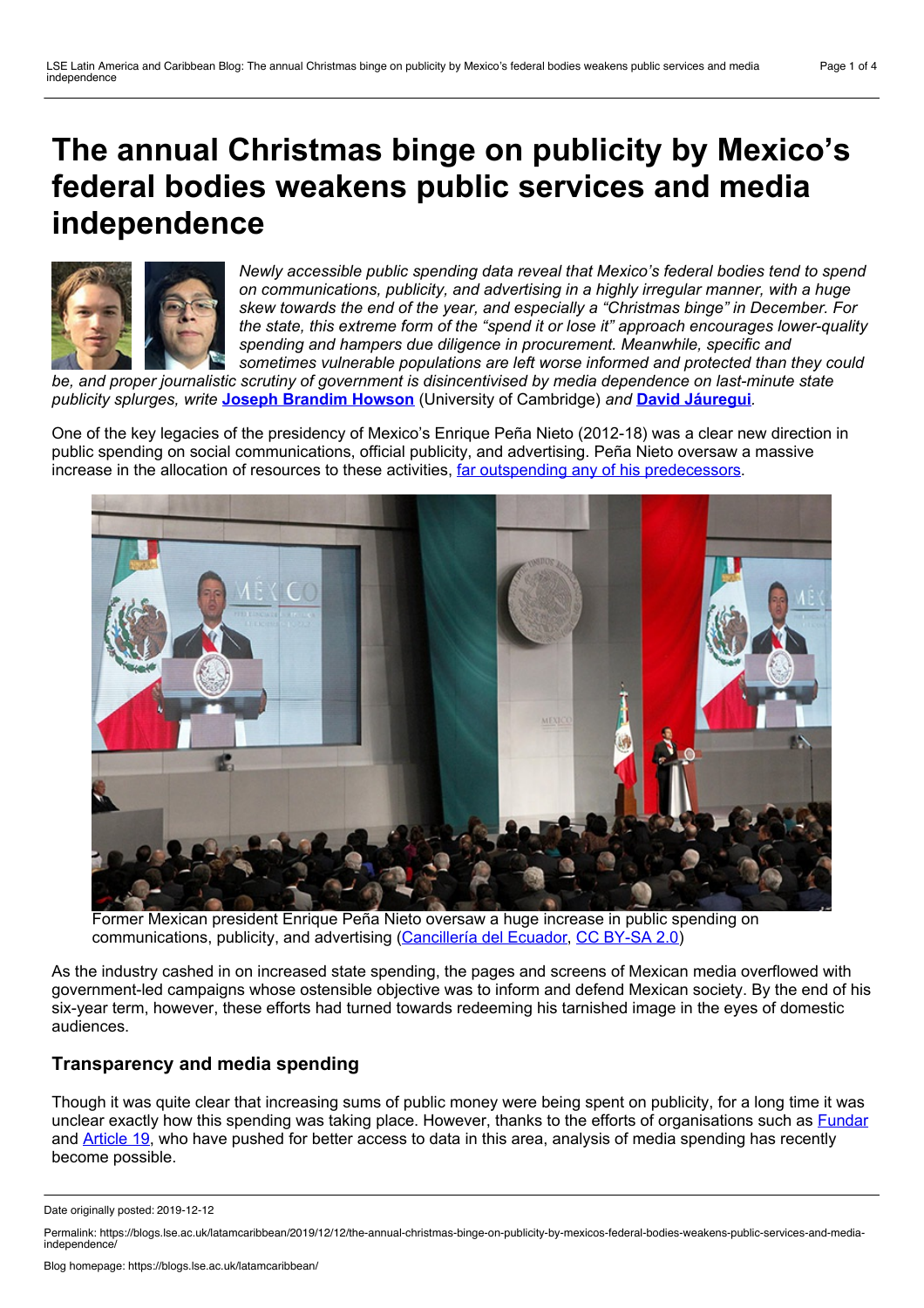Here, we employ self-reported data relating to publicity services contracted by 181 federal entities from 2013 to 2018, as published by the [Secretariat](http://publicidadoficial.com.mx/pagina-buscador/) of the Civil Service. Though there were inevitably errors and gaps that necessitated a data-cleansing process and a multi-stage analysis, this dataset does provide a new and uniquely detailed window into previously obscure patterns of publicity spending.

### **The Christmas binge**

The clearest revelation emerging from the data is that publicity spending between 2013 and 2018 was heavily concentrated towards the end of each year. If a given institution's annual budget were to be divided evenly across the twelve calendar months, we might expect roughly 8.3 per cent to be spent each month.

But looking at federal bodies in Mexico reveals that collectively these institutions managed to spend as much as 60 per cent of their annual publicity budget in one month alone: December. This particular high-point came in 2013, the first year of Peña Nieto's presidency, but between 2013 and 2018 the average spend in December represented 34 per cent of the annual total. In other words, one in every three pesos spent on publicity during this six-year period was spent in December.

The one exception to this pattern was December 2018, when monthly spend on publicity fell below six per cent. Notably, however, Enrique Peña Nieto left office just the month before, when spending rose sharply to 25 per cent.



Monthly federal spending on publicity in Mexico, 2013-18

Moreover, if we look at the data at the level of individual federal bodies, we see this pattern taken to the extreme. In at least one of the six years covered, 36 of 181 federal entities did their entire year's publicity spending solely in December. Widening the search parameters to bodies that spent 80 per cent or more during November or December, the number jumps to 91. That means that just over half of all federal bodies in Mexico participated in this extreme Christmas binge on publicity.

### **The Christmas gift that keeps on giving?**

Date originally posted: 2019-12-12

Permalink: https://blogs.lse.ac.uk/latamcaribbean/2019/12/12/the-annual-christmas-binge-on-publicity-by-mexicos-federal-bodies-weakens-public-services-and-mediaindependence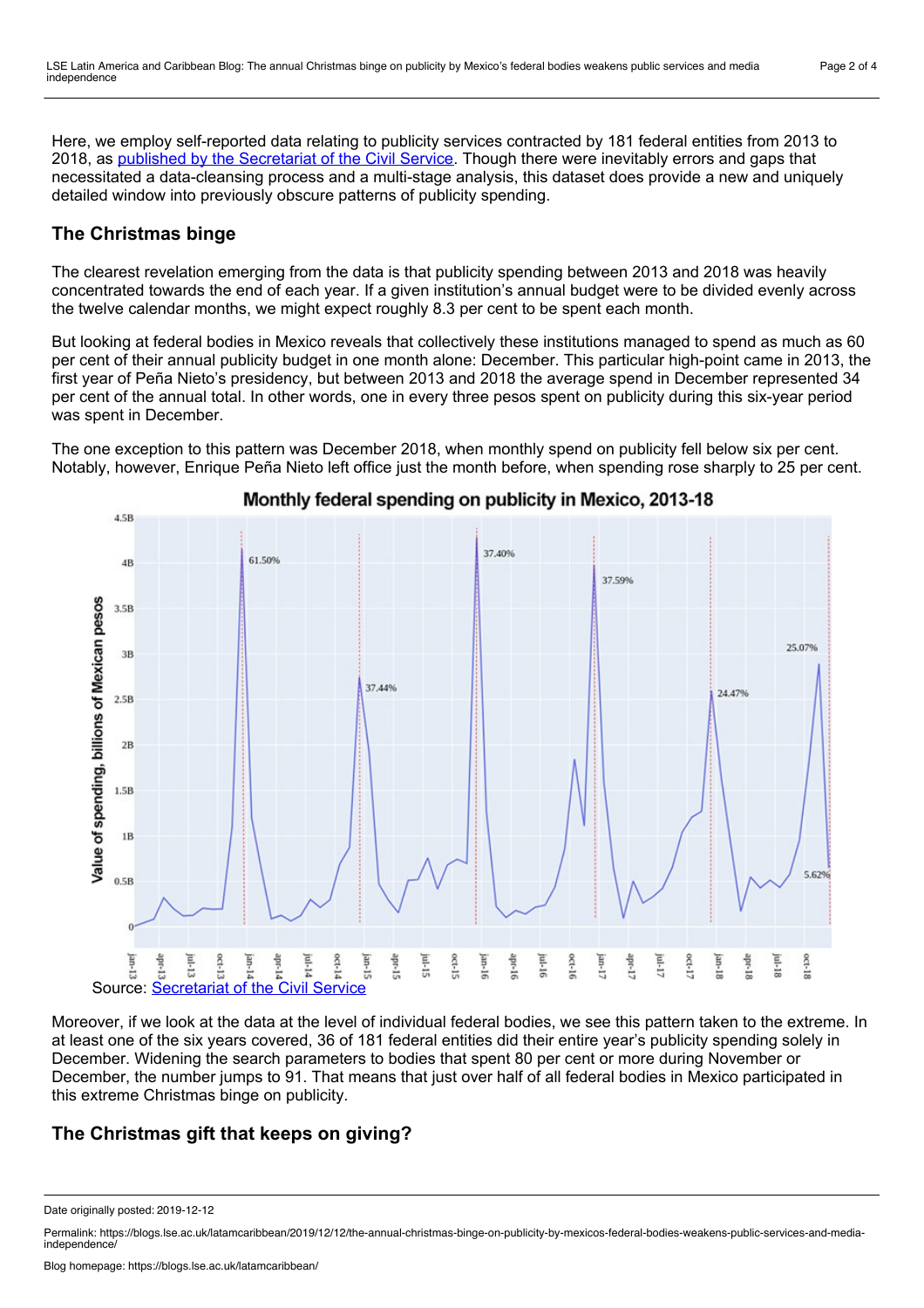Most public policy analysts would not be surprised to see an increase in spending towards the end of the fiscal year, as the fear of future budget cuts drives this kind of spending pattern the world over. But Mexico's Christmas binge is more than a mere blip in publicity spending. It is a surge, with entire budgets being spent at the very end of the cycle.

The broader "spend it or lose it" approach is generally considered to encourage lower-quality spending and hamper due diligence, both of which are central concerns when it comes to public expenditure. Being vastly more extreme, Mexico's Christmas publicity thus becomes a serious cause for worry, particularly in terms of public procurement.

First, many of the entities that tend towards a Christmas binge also rely on effective publicity to fulfil their public mission. The National [Commission](https://www.gob.mx/conavim) for the Prevention & Eradication of Violence Against Women (CONAVIM), for example, did 100 per cent of its annual publicity spending in December 2013, December 2014, and November 2018. In December 2014, this meant over a million US dollars was spent in one month, with all of the awarded contracts going to a single media company. Other bodies with similar social functions, such as the National Centre for the Prevention & Control of HIV/AIDS [\(CENSIDA\)](https://www.gob.mx/censida) and the [National](https://www.gob.mx/inecc) Institute of Ecology & Climate Change (INECC), display the same extreme pattern of spending.



Mexico's Christmas binge on publicity has come under increasing scrutiny thanks to newly available open data [\(Cristiano](https://www.flickr.com/photos/cristi4nov4lli/8274980573/) Valli, CC [BY-NC-SA](https://creativecommons.org/licenses/by-nc-sa/2.0/) 2.0)

Yet for all of these bodies, interaction with their target audiences would normally be required throughout the year, with different campaigns across different media tailored to the changes in the circumstances of these populations. Contracting publicity services in the final month of the year, with a single provider, seems unlikely to ensure the best possible service to the public. In these cases, it seems that vulnerable populations are being underserved due to the Christmas binge.

Second, though annual plans are usually outlined in January, many of these public bodies are not procuring publicity services until the very end of the cycle. The PR and media industry that emerged on the back of this boom in government spending is also left in a precarious position as their viability can easily depend on this flood of end of-year contracts. This in turn puts providers of publicity services in a weak position, making them vulnerable to leverage from federal bodies. Holding out the promise of last-minute lucrative contracts as a "carrot" for Santa's reindeer, federal entities can effectively discourage potential contractors from engaging in critical activities throughout the the rest of the year, be that by soft-pedalling on investigative journalism, changing editorial lines in newsrooms, or letting critical voices drift into economic uncertainty.

Date originally posted: 2019-12-12

Permalink: https://blogs.lse.ac.uk/latamcaribbean/2019/12/12/the-annual-christmas-binge-on-publicity-by-mexicos-federal-bodies-weakens-public-services-and-mediaindependence